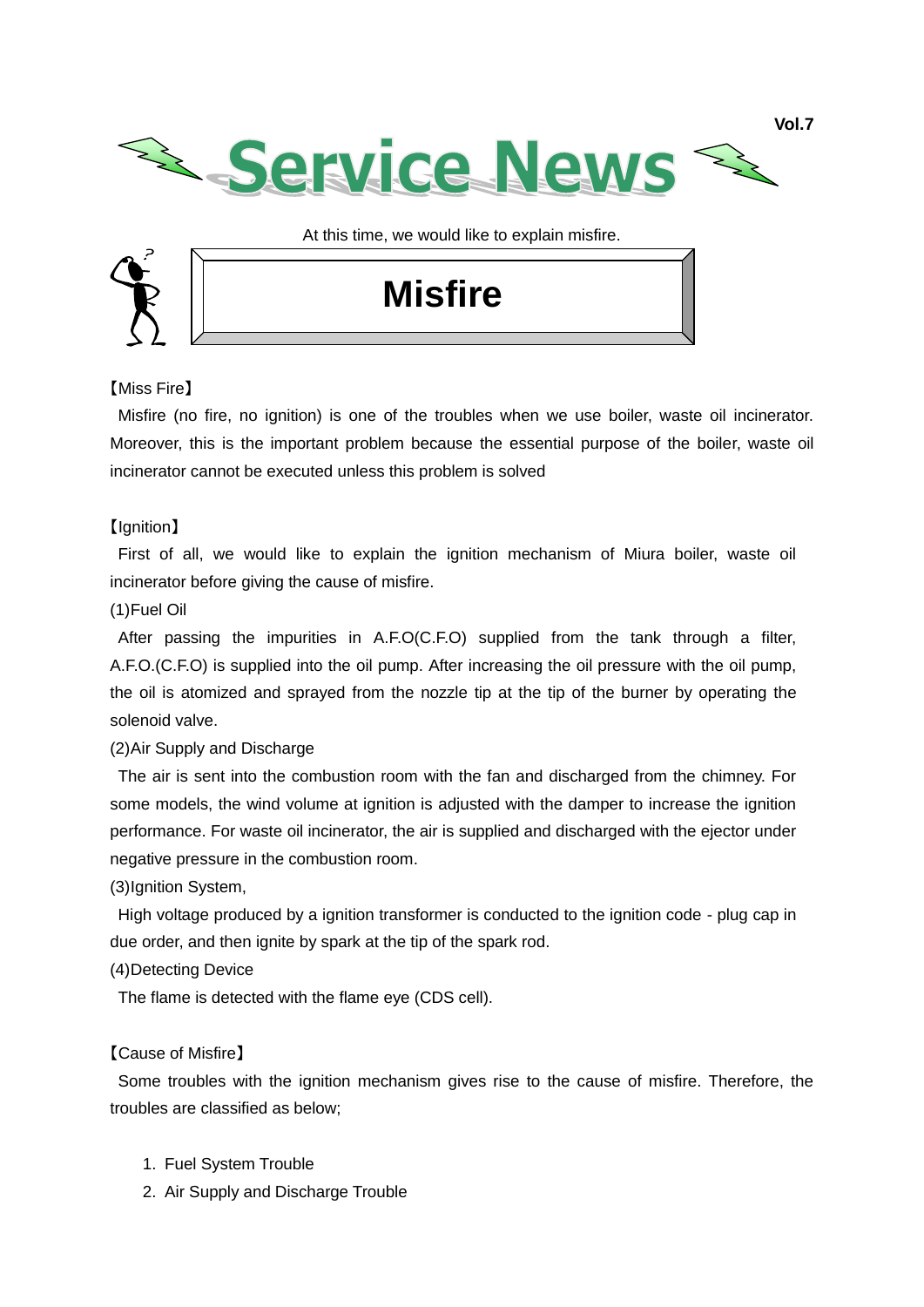- 3. Ignition System Trouble
- 4. Detecting Device Trouble
- 5. Control Equipment Trouble

We would like to explain  $1 \sim 4$  because the above mentioned 5 is depending on the model.

## 【1.Fuel Oil System】

#### \*Nozzle Tip

The nozzle tip turns the oil sent in high pressure by the distributor in the tip, atomizes and sprays the oil from the tip of the tip. Clean the small groove in the distributor periodically because the oil is not sprayed normally if the sludge is accumulated in the groove. At this time, keep from cleaning the distributor with the wire brush. If the distributor is injured or the groove is deformed, the combustion inferior may be caused. Clean the distributor with the nylon brush after soaking it in oil.

\*Solenoid Valve

Note that do not splash water and oil on the coil during the burner maintenance and each working around the burner to prevent the destruction by air. Carry out the boiler overhaul and maintenance periodically, and replace the valve immediately if the valve body has flaw. Clean the strainer mesh equipped with the MSD type solenoid valve used for the pilot burner usually.

\*Oil Pump

Note that the oil pump capacity may decline under the condition of the gradual pressure decreasing, or pressure decreasing even after the pressure adjustment. (The misfire may be caused if the regular oil pressure is ensured.) Clean the FGS・GFH type oil pump periodically, because FGS・GFH type has a strainer in the oil pump cover.

## \*Strainer

Clean the strainer diligently. The strainer clogging may cause not only misfire, but also early damage of the nozzle tip, solenoid valve and oil pump.

#### 【2. Air Supply and Discharge System】

\*Blower

In case of the control box equipped with the blower ammeter, check the current value at ignition. This is the standard at checking whether the wind volume is proper or not at misfire.

## \*Damper

Check the no damage on the coupling which connects the damper to the torque motor. Moreover, check the damper opening and operation at ignition. This is the standard of the wind volume.

## \*Combustion room

At dock, check the combustion room. In case of the soot adhesion, carry out the cleaning.

\*\*Caution for HV (Hot Water Boiler)

For HV also, carry out the water washing, cleaning in the combustion room. If the soot adheres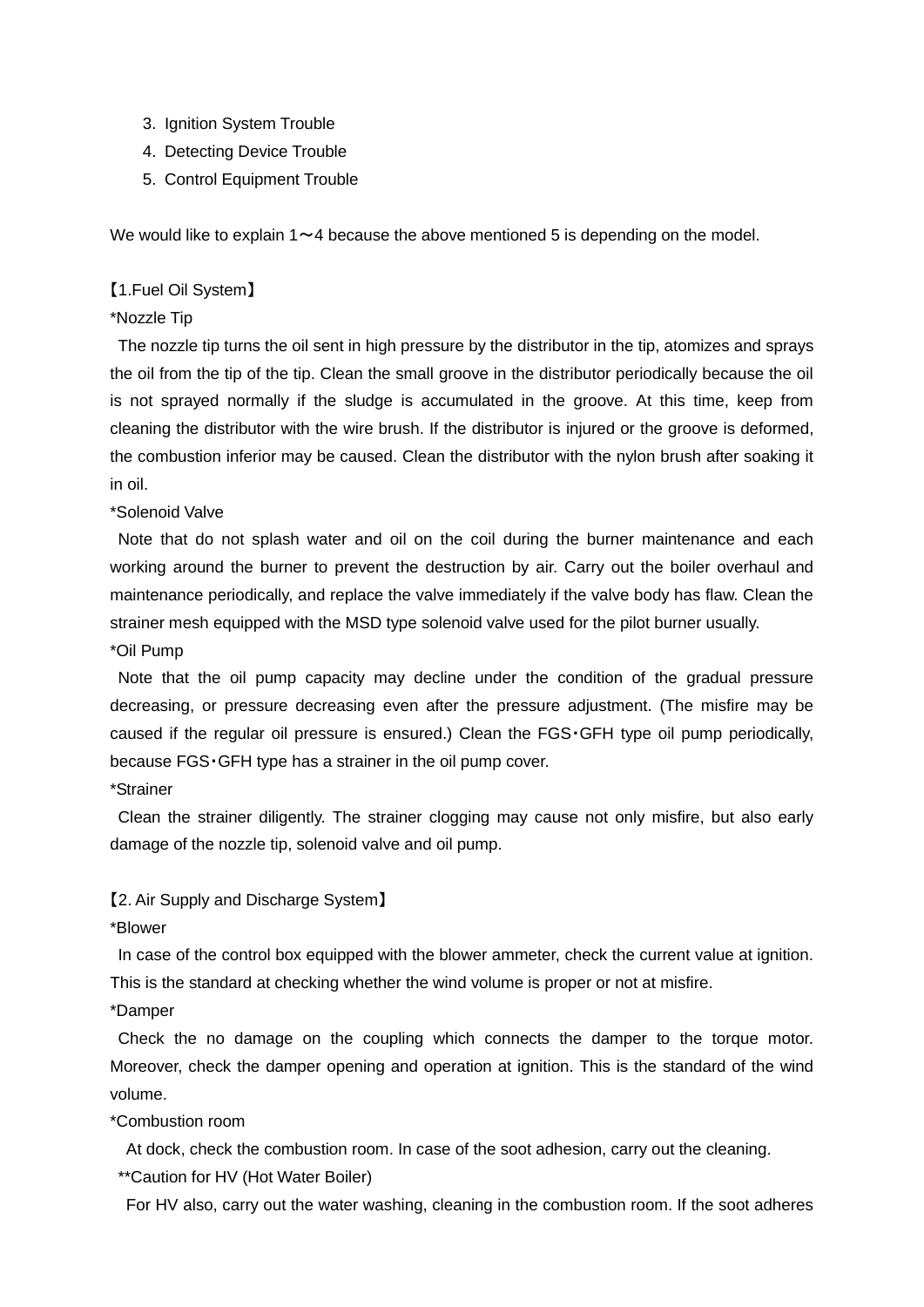to the space among the water tubes, it is difficult to remove the soot by cleaning. Clean the space among the water tubes with the tools such as the thin and soft spatula. Moreover, removing the outside casing and cleaning from the water tube outside is necessary if the soot adhesion is serious.

#### \*\*Caution for VWS・VWH・VWN (Steam Boiler)

Overhaul the wind box and carry out the cleaning. At this time, clean not only the water tube surface in the combustion room, but also from the combustion gas outlet (see the outside water tube from the combustion room) to the combustion gas flue pipes at the space between the inside and outside water tubes with the high pressure cleaner. In case of serious soot adhesion, overhaul the chimney stand and carry out the cleaning from the chimney stand.

\*\*Caution for HTB (Thermal Oil Boiler)

Overhaul the wind box and carry out the cleaning. At this time, overhaul the cleaning hole around the wind box and clean the boiler inside. This is depending on the boiler model, the boiler normally has 6-8 parts of the cleaning hole.

\*\*Caution for Waste Oil Incinerator

The waste oil incinerator is equipped with the ejector in the chimney. If the unburned cloths, vinyl, and sludge adhere to the ejector, the pressure in the combustion room may be not negative.

#### 【3. Ignition System】

#### \*Ignition Rod

Using makes the tip of the ignition rod is round gradually. Then, there are some differences in the tip dimension and the normal spark cannot be carried out. Shave the tip with the file and adjust the dimension. Moreover, crack and carbon sludge adheres to the insulator cause the leak. \*Plug Cap・Ignition Cord

Crack of the plug cap and ignition cord causes the leak. Replace the inferior parts immediately. Moreover, the spark cannot be carried out if the ignition cord and plug cap cannot be connected tightly.

## \*Ignition Transformer

Do not splash water and oil on the parts during burner maintenance or the other working. Moreover, capacity decreasing causes the spark capacity decreasing. Then, replace the ignition transformer.

#### 【4.Sensor】

#### \*Flame Eye(CDS Cell)

Check the flame from the sight glass equipped with the burner for Miura equipment. If the misfire alarm sounds to warn you even if the flame is confirmed, the flame eye (CDS cell ) may be bad. Moreover, note that CDS cell is not abnormal, then the sensor performance decreasing may be caused by dirt around the installation place (especially dirt of the glass on the lower insert hole).